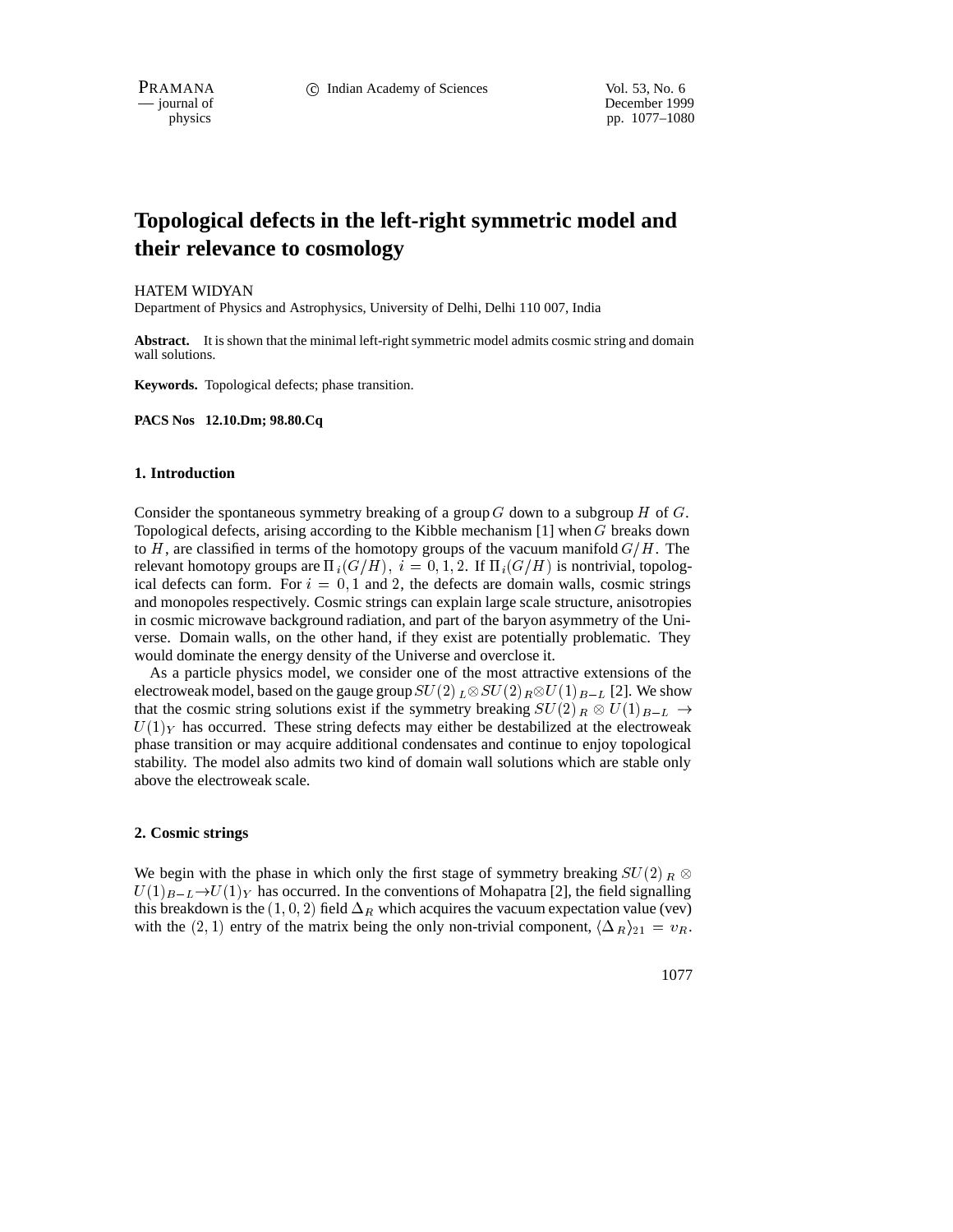## *Hatem Widyan*

A cosmic string ansatz can be constructed by selecting a map  $U^{\infty}$  from the circle  $S^{\infty}$  at infinity into some broken  $U(1)$  subgroup of the original group. Since  $Y = T_R^3 + X$  (with  $X = 2(B - L)$ ) is unbroken, we propose a cosmic string ansatz using the  $U(1)$  generated by  $Y = T_R^3 - X$ . Furthermore, we select the internal parameter to be one-half times the spatial cylindrical angle  $\theta$ . Thus,  $U^{\infty}(\theta) = \exp\{i(T^3_R - X)\theta/2\}$ . The  $SU(2)$  acts on  $\Delta_R$ by similarity transformation, so  $\langle \Delta_R(\infty, \theta) \rangle_{21} = e^{i\theta} v_R$ , so that the vev remains single valued; however,

$$
U^{\infty}(2\pi) = e^{-i\pi} \begin{pmatrix} i & 0\\ 0 & -i \end{pmatrix} \neq U^{\infty}(0).
$$
 (1)

Hence we have identified a discrete stability group  $Z_2$  which leaves the vev invariant but not the general matrix  $\Delta_R$ .

The stability criterion based on the  $Z_2$  identified above does not survive the subsequent phase transition. The low energy vevs of the  $(1, 0, 2)$  field  $\Delta_L$  and the  $(1/2, 1/2, 0)$  field  $\phi$  are, respectively,  $\langle \Delta_L \rangle_{21} = v_L$  and diag( $\kappa, -\tilde{\kappa}$ ) which are not invariant under the action of  $U^{\infty}(2\pi)$ . However, one may think of the above curve  $U^{\infty}(\theta)$  as a projection to the subspace  $SU(2)_R \otimes U(1)_{B-L}$  of the more general curve  $U^{\infty}(\theta) = \exp{i(T_A^3 + T_L^3 - T_A^2)}$  $X|\theta/2\}$ . This leaves  $\Delta_R(\infty, \theta)$  to be as above and leaves the  $\phi$  vev invariant, but makes  $\langle \Delta_L(\infty, \theta) \rangle_{21} = e^{i\theta} v_L$ . Thus the new vevs also possess a discrete stability group  $Z_2$ , a simple generalization of the earlier  $Z_2$ . If such cosmic strings form, they should exist as relics at the present epoch.

#### **3. Domain wall**

At tree level the Lagrangian is symmetric under the exchange  $\Delta_L \leftrightarrow \Delta_R$ , reflecting the hypothesis of  $L-R$  symmetry. If the vacuum values for these two Higgs fields are assumed to be as in the previous section, it can be shown [2] that their potential assumes the form

$$
V(\Delta_L, \Delta_R) = -\mu^2 (\Delta_L^2 + \Delta_R^2) + (\rho_1 + \rho_2)(\Delta_L^4 + \Delta_R^4) + \rho_3 \Delta_L^2 \Delta_R^2 , \quad (2)
$$

where the parameters are inherited from the original form of the potential [2]. If we define  $\sigma(x) = \sqrt{\Delta_R^2 + \Delta_L^2}$ ,  $\xi(x) = \tan^{-1} \Delta_L/\Delta_R$ , then the numerical solution for the domain wall configurations  $\sigma(x)$  and  $\xi(x)$  are shown in figure 1.

At the electroweak scale, the effective potential does not respect  $L-R$  symmetry due to the nature of the  $\phi$  self coupling. The  $Z_2$  guaranteeing the topological stability of the walls now disappears.

In order to have the observed near-maximal parity violation at low energies, we must have  $\kappa \ll v_R$ . Also, to avoid fine tuning in the potential we must have  $\tilde{\kappa} = 0$ . But  $v_L \ll \tilde{\kappa}$ , so we shall set  $v_L = 0$  (note that  $\kappa, \tilde{\kappa}, v_L, v_R$  are vevs of  $\phi, \phi, \Delta_L, \Delta_R$  fields respectively). So we are left with only two fields  $\phi$  and  $\Delta_R$ . These fields admit a domain wall solution where the field  $\phi$  develops a condensate in the core of the domain wall. Then the potential is simplified to

$$
V(\phi, \Delta) = \lambda C^4 \phi^4 - \mu_\kappa^2 C^2 \phi^2 + \rho \Delta_R^4 - \mu^2 \Delta_R^2 + \alpha C^2 \phi^2 \Delta_R^2 \tag{3}
$$

where  $\lambda = \lambda_1 + \lambda'_1$ ,  $\mu_\kappa^2 = \mu_{11}^2 + \mu_{22}^2$ ,  $\rho = \rho_1 + \rho_2$ ,  $\alpha = \alpha_{11} + \alpha_{22} + \beta_{11}$  and  $C = \kappa/v_R$ (see [2]). We have obtained the domain wall profile numerically. We have assumed the

1078 *Pramana – J. Phys.,* **Vol. 53, No. 6, December 1999**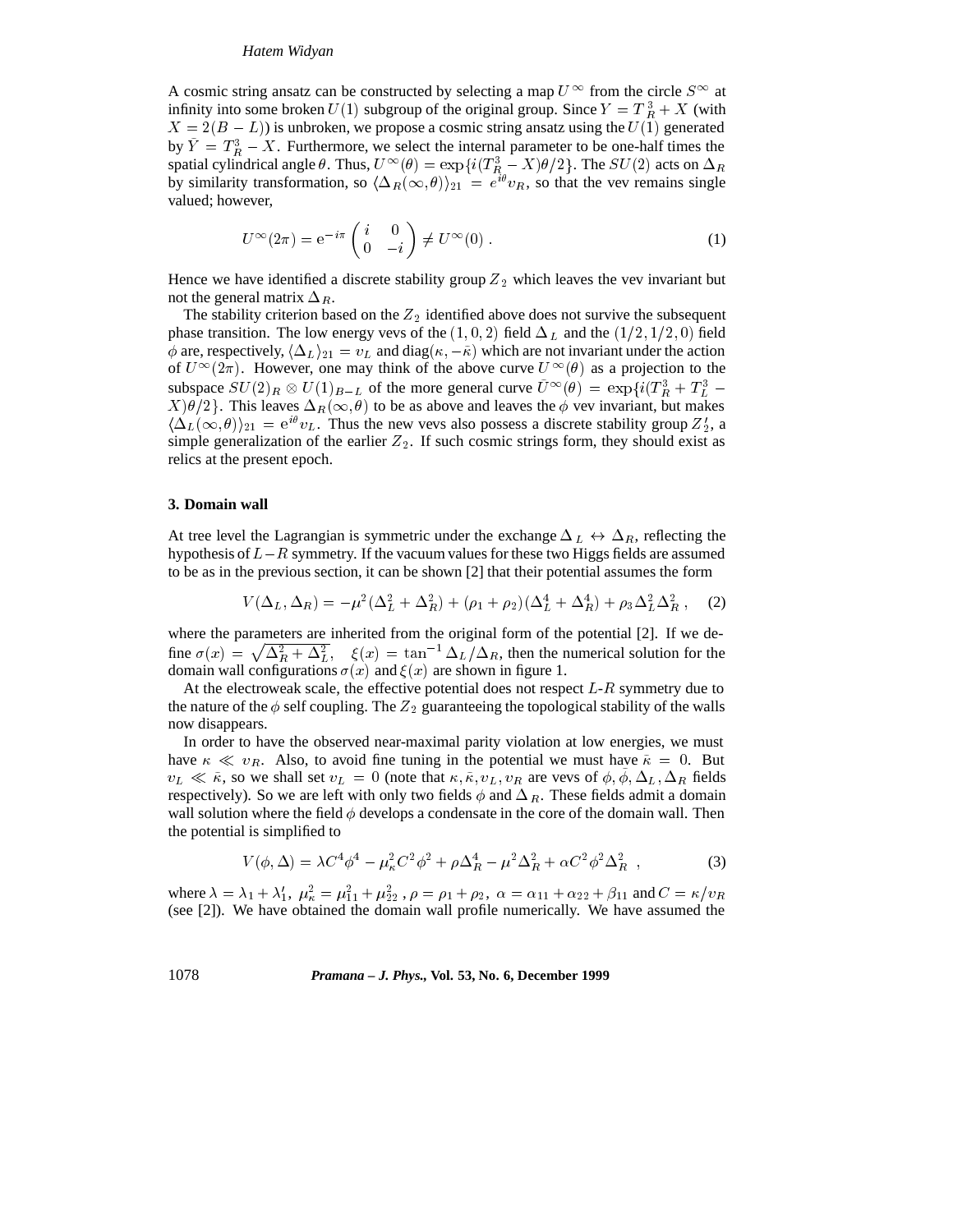

**Figure 1.** Domain wall solutions for  $\rho_1 + \rho_2 = 0.1$ ,  $\rho_3 = 0.9$ ,  $\mu^2 = 1$  and  $\beta = 0.7$ .



**Figure 2.** Domain wall solutions for  $\rho = 0.5$ ,  $\lambda = 0.01$ ,  $\alpha = \mu_{\kappa}^2 = 0.4$ ,  $v_R = 1.0$  and  $C$  = 0.01.

*Pramana – J. Phys., Vol.* 53, No. 6, December 1999 1079